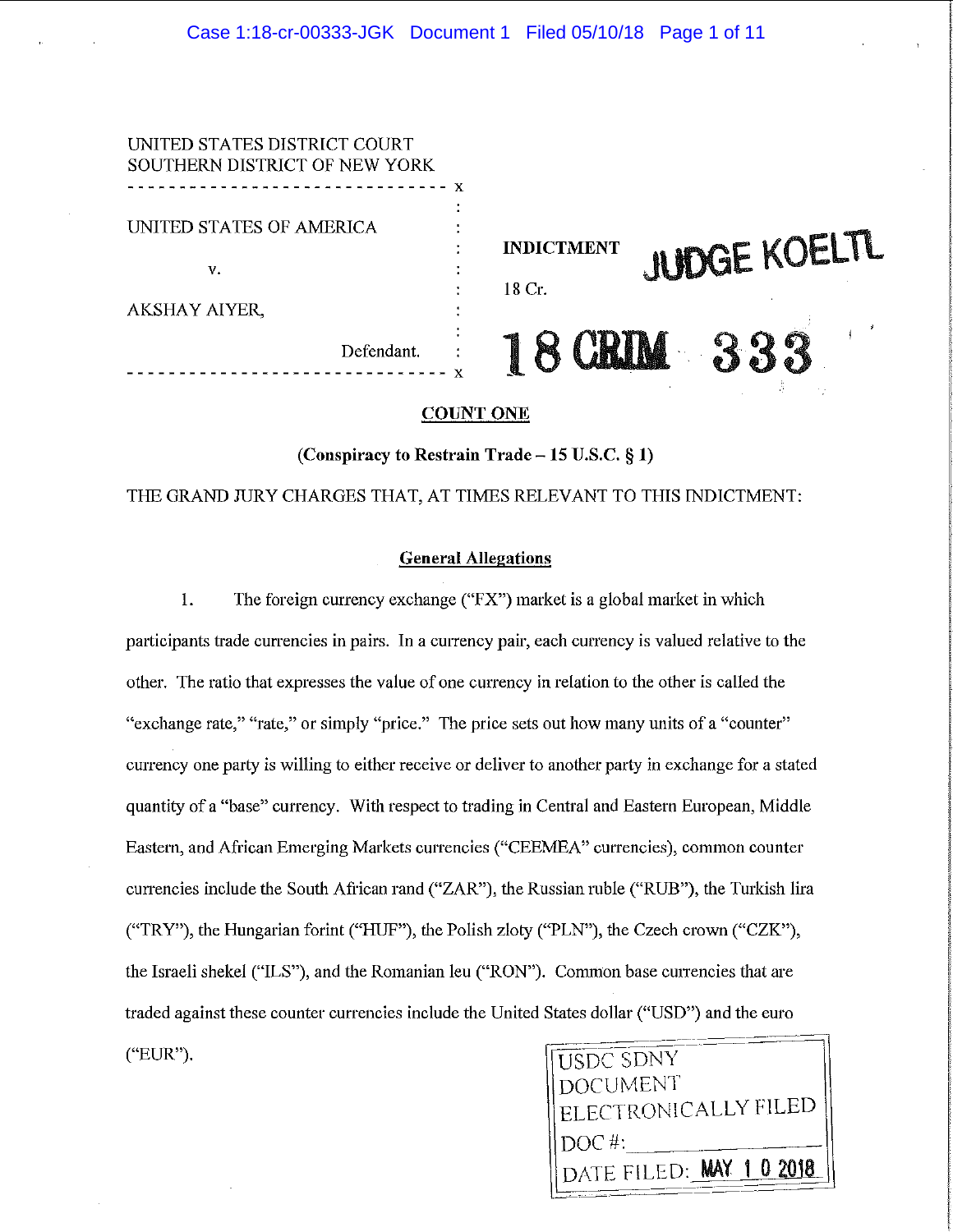# Case 1:18-cr-00333-JGK Document 1 Filed 05/10/18 Page 2 of 11

2. There is no single, official marketplace for FX transactions. Instead, customers trade directly with FX dealer banks. Dealers, also known as "market makers," are typically global banks that stand ready to exchange the major world currencies, in large amounts, upon request. The dealers' customers include corporations, money managers, insurance companies, pension funds, hedge funds, central banks, and investment companies, among other types of entities.

3. Dealer banks employ FX traders to, among other tasks, formulate prices to be quoted to customers for various FX transactions. Frequently, prices quoted to customers are in the form of verbal "two-way" price quotes, comprised of the "bid" (the price at which the dealer will buy the base currency from the customer, in exchange for an agreed-upon amount of the counter currency) and the "offer" (the price at which the dealer will sell the base currency to the customer, in exchange for an agreed-upon amount of the counter currency). A customer will often ask two or more dealers to quote prices for a particular FX order, and then choose to transact with the dealer that has quoted the best bid or the best offer, as suits the customer's interest at that moment. In this way, among others, traders at rival banks compete with each other to win customer orders.

4. Customers that wish to exchange currencies can do so in a variety of ways. FX "spot" trades are the most common method of trading currencies. FX spot trades involve one party agreeing to receive a particular currency in exchange for delivering a different currency, at an agreed-upon price and quantity, with the actual exchange of currencies (the trade "settlement") typically taking place one to two days after the trade date.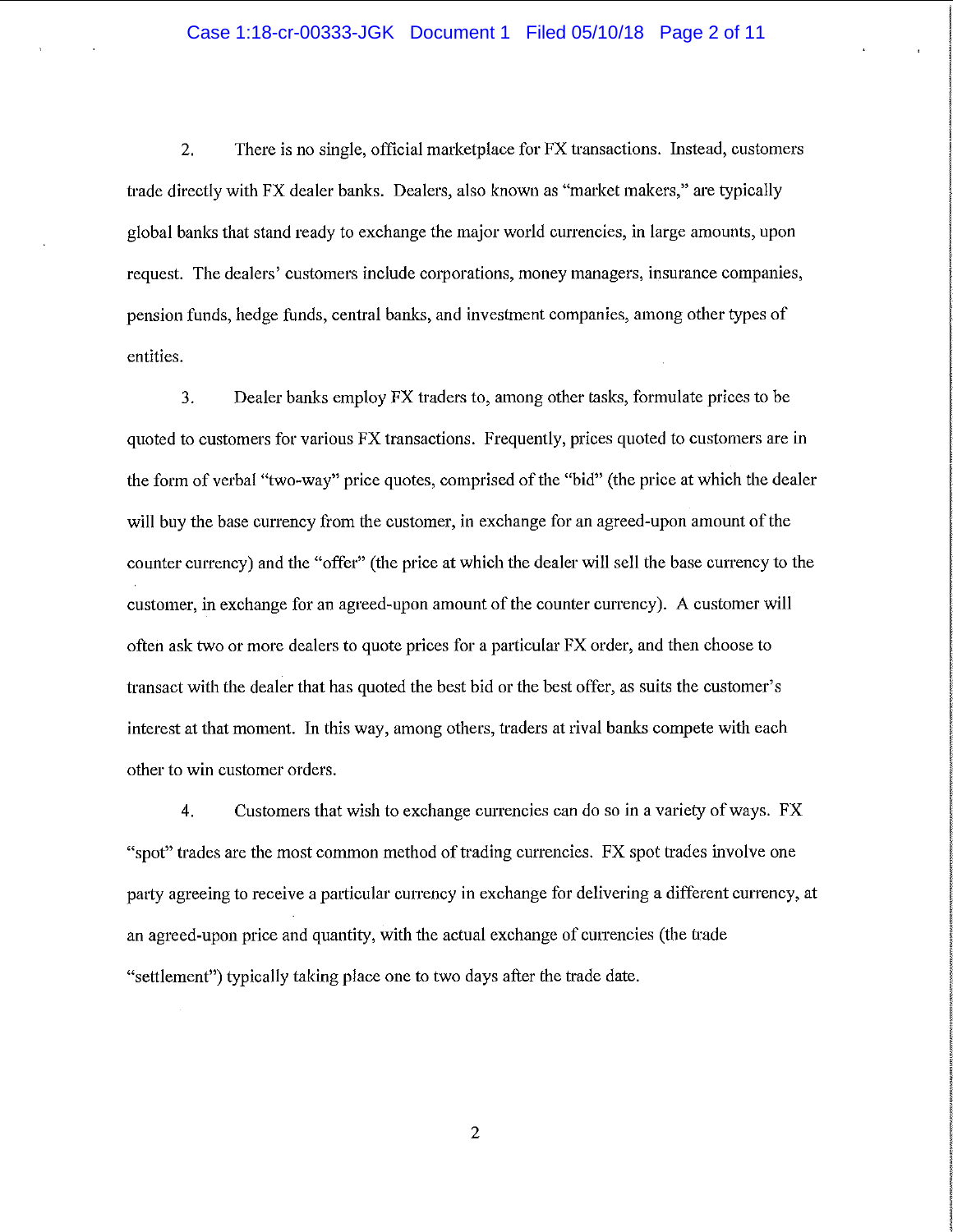# Case 1:18-cr-00333-JGK Document 1 Filed 05/10/18 Page 3 of 11

5. FX "forward" transactions are like spot trades, only the trade settlement occurs on a more distant, agreed-upon date following the trade date. Forward transactions commonly settle one month, three months, six months, or a year after the trade is entered into.

6. Another common customer FX order is known as a fix order. A fix order is a request by a customer to buy or sell a specific quantity of currency, in exchange for another, at a particular benchmark rate to be determined subsequently, by a process called a "fix." The fix generates the benchmark rate based on a sampling of actual trading activity in a currency pair that occurs within a predetermined, and short, window of time. In addition to setting the final prices for FX fix orders, fix rates are also used as important points of reference by market participants. For example, fix rates are used for valuing portfolios of assets at the end of each day, among other uses.

7. Customers can also place "limit" orders, whereby a customer places an order to buy or sell a particular currency, in exchange for another, on the understanding that the dealer will execute the order only if the market price of that currency pair reaches or exceeds a set price level. Limit orders are, in this way, conditional upon future pricing levels. "Stop-loss" orders are one type of limit order typically placed by a customer that wishes to sell a currency, in exchange for another, if the market price descends to a particular level. If the specified level is reached, the customer's position is sold. Traders often refer to this type of customer order as simply a "stop" order.

8. When a trader acquires currency from customers and continues to hold that currency, he is said to be "long" that currency. When a trader sells a quantity of currency to customers greater than what he has on hand, the trader is said to be "short" that currency. The trader must then decide whether and for how long to hold the long or short "position." If the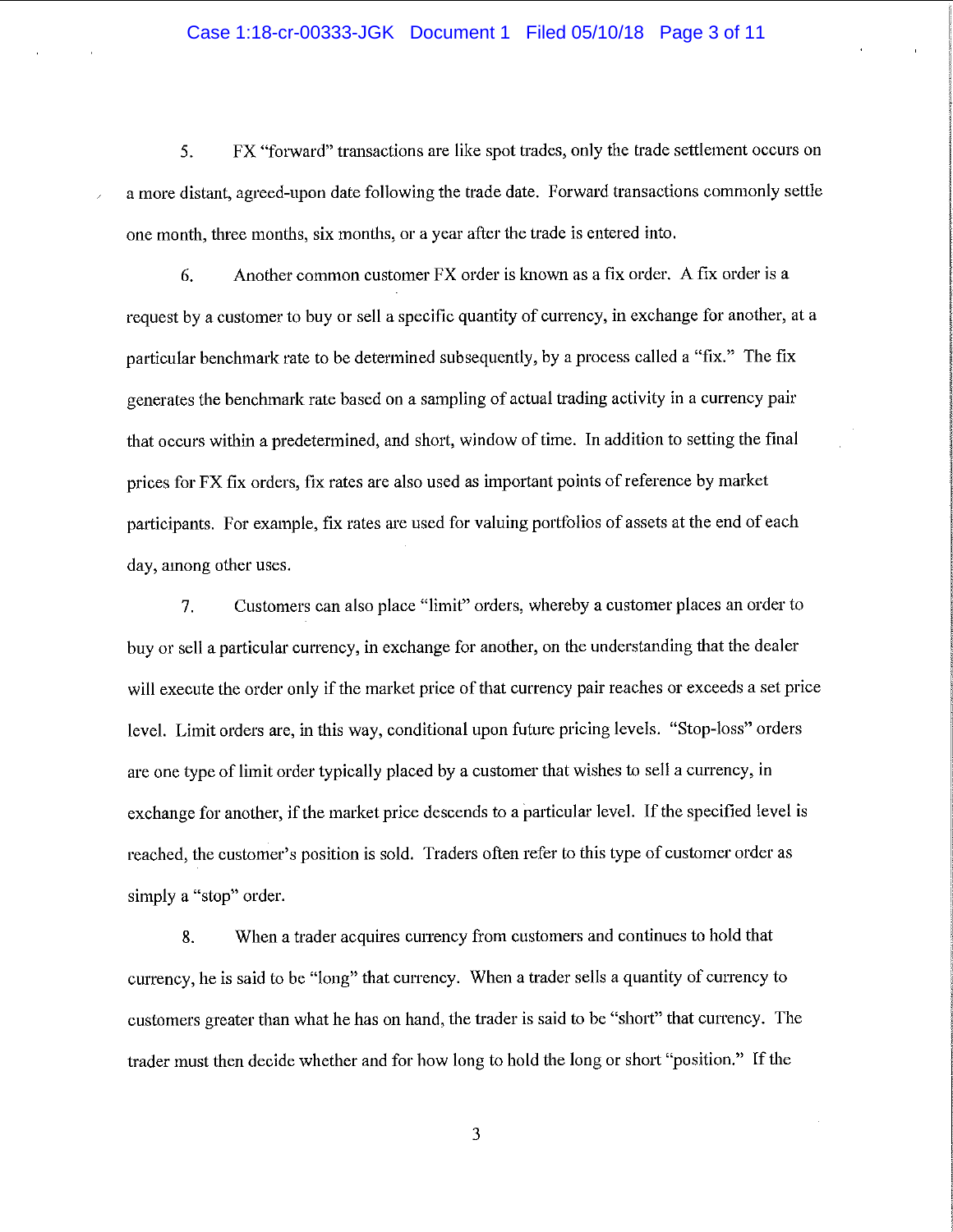# Case 1:18-cr-00333-JGK Document 1 Filed 05/10/18 Page 4 of 11

trader wishes to return to a neutral equilibrium in a given currency pair (known as being "flat"), the trader must sell the currency pair if he is long, or buy back the currency pair if he is short. Alternatively, the trader can continue to hold the long or short position, or even increase the extent to which he is long or short. In both cases, there is always the risk that prices can move quickly and in an unfavorable direction to the trader's position. It is the trader's job to manage this, with the goal of profiting and avoiding loss. As a general matter, the trader profits by buying a currency low and selling it for a higher price, or by selling a currency high and buying it back when the price is lower.

9. When FX traders seek to offset positions that resulted from customer orders, or when they believe price in a currency pair will increase or decrease and they want to trade on that view, they can trade with each other. They do so by contacting each other directly, by using brokers who act as intermediaries, and by using anonymous electronic trading platforms. Collectively, this type of trading among FX traders is referred to as the "interdealer market." CEEEMA traders at rival banks are in continuous competition with each other in the interdealer market as they seek to make profits and avoid losses on behalf of their respective employers.

10. Over time, electronic trading platforms have become the primary method for interdealer spot FX trades. One of the most commonly used interdealer electronic trading platforms for CEEMEA currency trading is the Thomson Reuters Dealing platform ("Reuters"). On Reuters, competing traders anonymously post the price and quantity at which they are willing to exchange different CEEMEA currency pairs, and they can deal directly on any posted "bid" or "offer," so long as they have sufficient credit with the counterparty. A trader makes a "bid" on Reuters by posting the amount of the base currency he wants to buy in exchange for the counter currency, at a particular exchange rate. A trader makes an "offer" on Reuters by posting the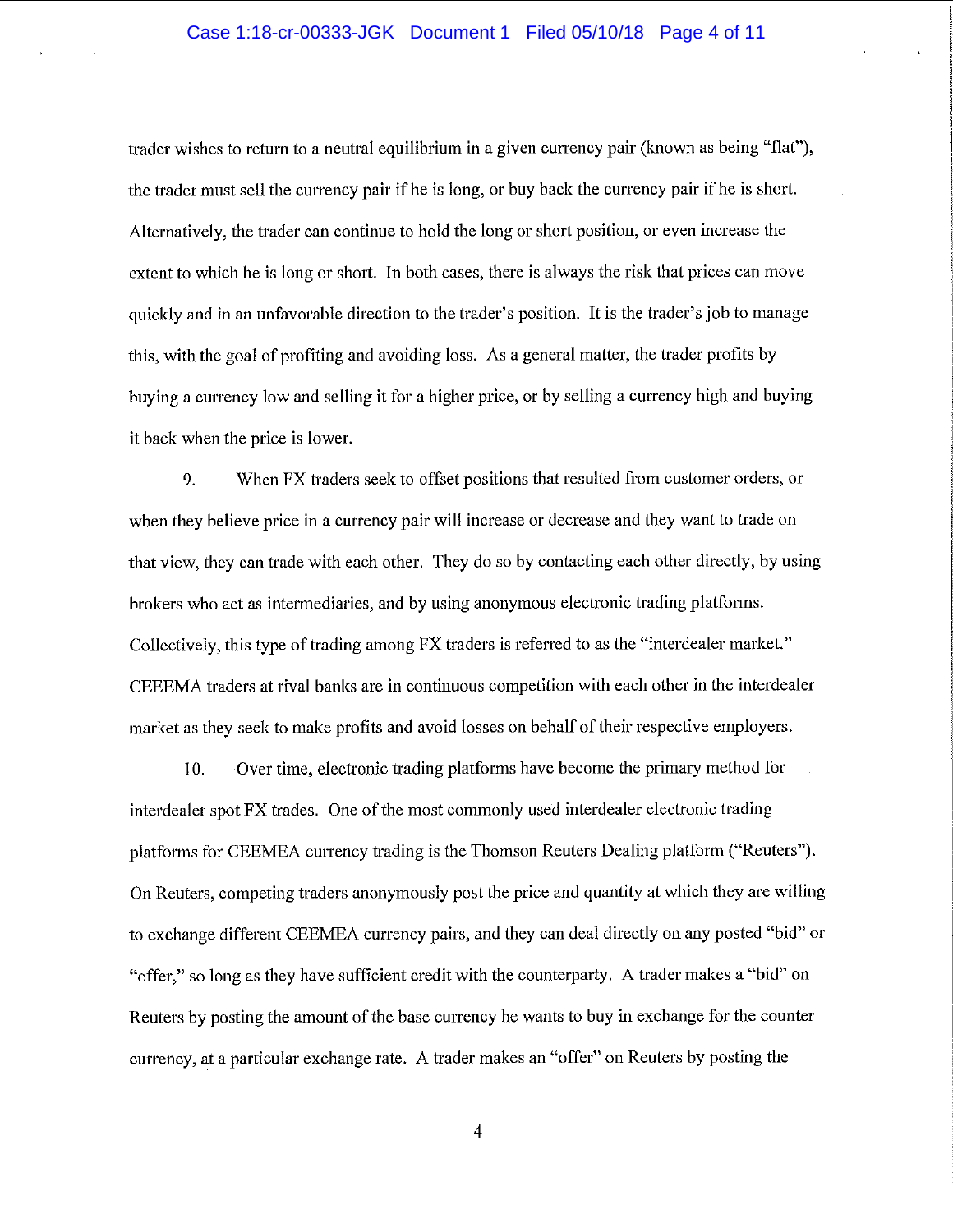# Case 1:18-cr-00333-JGK Document 1 Filed 05/10/18 Page 5 of 11

amount of the base currency he wants to sell in exchange for receiving the counter currency, at a particular exchange rate. Price is determined on Reuters through the constant interplay of traders' competing bids, offers, and completed trades. When one trader's interest to buy and another trader's interest to sell a particular currency pair coincide with respect to price and amount, a trade "match" occurs. A trader learns the identity of the counterparty to the trade when the trade match is confirmed by Reuters.

11. The best bid, best offer, and last traded price in each currency pair are updated on Reuters in real time and displayed to traders who make trading decisions on the basis of that information. The Reuters information also feeds into a variety of other platforms through which market participants trade currencies.

12. Electronic Broking Services, or EBS, is another electronic trading platform used by traders for interdealer FX trades in certain CEEMEA currencies, such as the ruble.

# **The Defendant and his Co-Conspirators**

13. From in or about July 2006, through in or about March 2015, the exact dates being unknown to the Grand Jury, Defendant AKSHAY AIYER, a resident of New York, was employed as an FX analyst and then later, an FX trader, by Bank A, which had an FX trading desk located in the Southern District of New York. AIYER sat on that New York trading desk trading a variety of CEEMEA currencies on behalf of his employer. AIYER held the title of Analyst from in or about 2006 until 2009, when he became an Associate. AIYER was promoted to Vice President in 2011, and became an Executive Director in 2014.

14. During the period of October 2010 to July 2013, Jason Katz ("Katz") was also employed as an FX trader of CEEMEA currencies, in New York, by Bank B and Bank C. He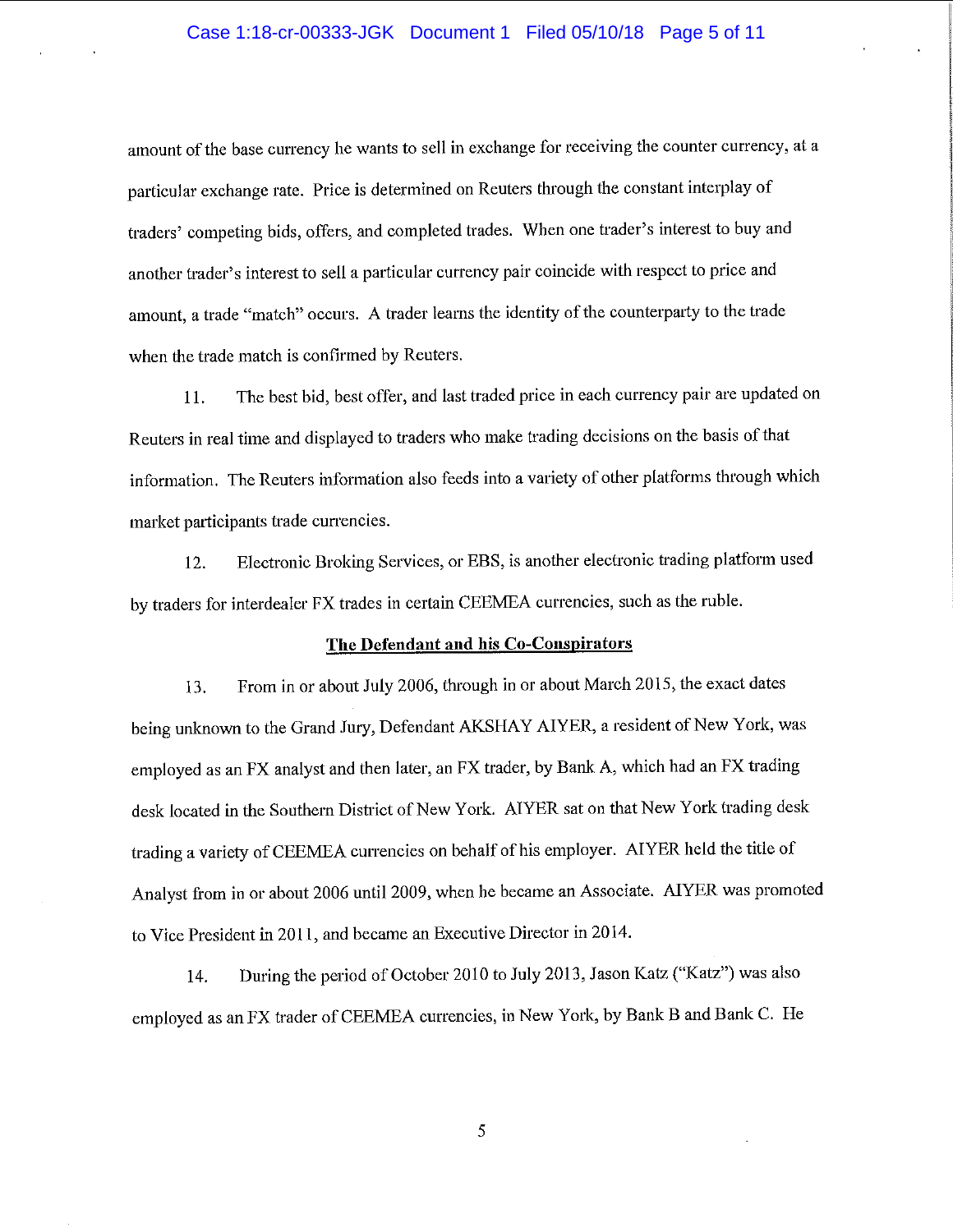worked for Bank **B** between October 2010 and June 2011, and Bank C between September 2011 and July 2013.

15. During the period of October 2010 to July 2013, Christopher Cummins ("Cummins") was employed as an FX trader of CEEMEA currencies, in New York, at Bank D.

16. From July 2011 to July 2013, cooperating witness one ("CWl") was employed as an FX trader of CEEMEA currencies, in New York at Bank B (where Katz had previously worked between October 2010 and June 2011).

17. AIYER, Katz, Cummins, and CW!, acting on behalf of rival banks A, B, C, and D, were competitors in the trading of CEEMEA currencies with customers and in the interdealer market. Each traded billions of dollars of CEEMEA currencies per year, in spot, forward, and fix-related trades, among other types of FX transactions, on behalf of their respective banks.

18. Various entities and individuals, not made defendants in this Indictment, participated as co-conspirators in the offense charged and performed acts, and made statements, in furtherance thereof.

19. Whenever in this Indictment reference is made to any act, deed or transaction of any corporation, the allegation means that the corporation engaged in the act, deed, or transaction by or through its officers, directors, agents, employees, or other representatives while they were actively engaged in the management, direction, control, or transaction of its business or affairs.

#### **Description of the Offense**

20. From at least as early as October 2010 and continuing until at least July 2013 (the "relevant period"), the exact dates being unknown to the Grand Jury, in the Southern District of New York and elsewhere, AIYER and his co-conspirators, and others known and unknown, knowingly entered into and participated in a combination and conspiracy to suppress and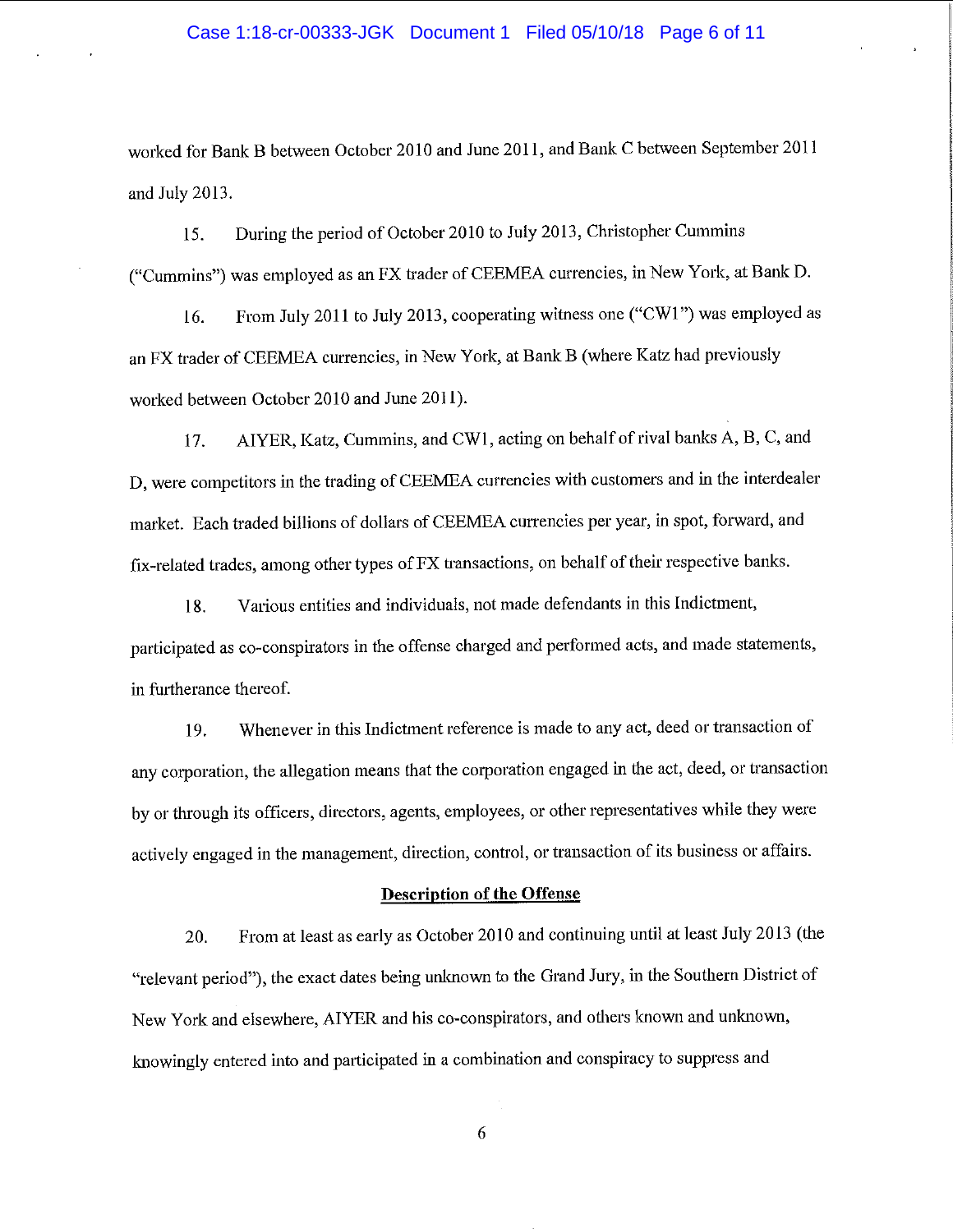# Case 1:18-cr-00333-JGK Document 1 Filed 05/10/18 Page 7 of 11

eliminate competition by fixing prices of, and rigging bids and offers for, CEEMEA currencies traded in the United States and elsewhere. The combination and conspiracy engaged in by AIYER and his co-conspirators was in unreasonable restraint of interstate trade and commerce in violation of Section One of the Sherman Act (15 U.S.C. § I).

21. The charged conspiracy consisted of a continuing agreement, understanding, and concert of action among AIYER and his co-conspirators, the substantial terms of which were to suppress and eliminate competition for the purchase and sale of CEEMEA currencies by fixing prices of, and rigging bids and offers for, CEEMEA currencies traded in the United States and elsewhere.

# **Means and Methods of the Conspiracy**

22. For the purpose of forming and carrying out the charged combination and conspiracy, AIYER and his co-conspirators did those things that they combined and conspired to do, including, among other things:

- (a) engaging in near-daily conversations through private electronic chat rooms, phone calls, text messages, and other means of communication, to reveal their currency positions, trading strategies, bids and offers on Reuters, customer identities, customer limit order price levels, upcoming customer orders, and planned pricing for customer orders, among other information;
- (b) agreeing to suppress and eliminate competition among themselves for the purchase and sale of CEEMEA currencies by coordinating their bidding, offering, and trading, including, at times, by refraining from bidding, offering, and trading against each other;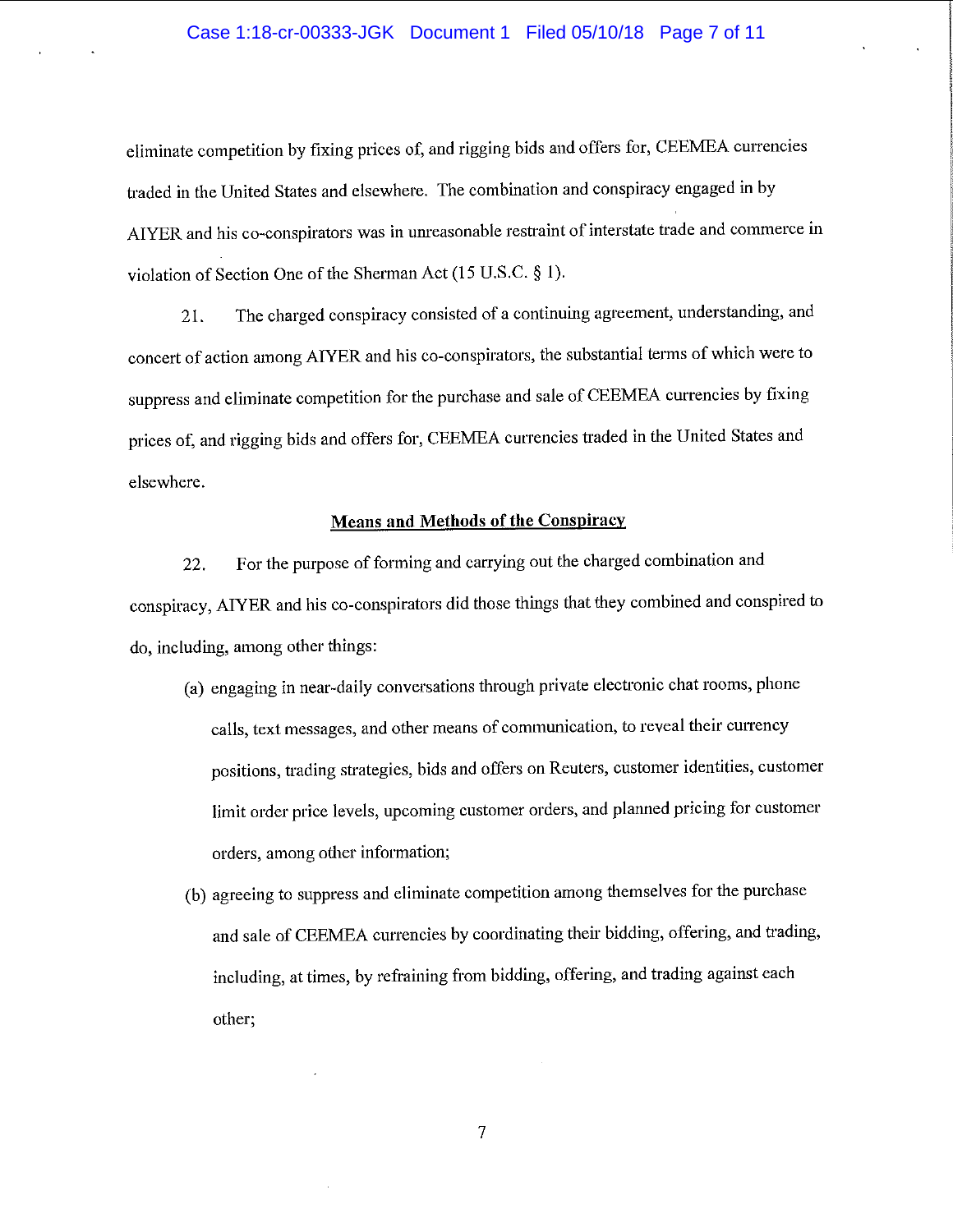- (c) coordinating their bidding, offering, and trading of CEEMEA currencies on electronic trading platforms such as Reuters and elsewhere in the interdealer market including, at times, by refraining from bidding, offering, and trading against each other, in order to increase, decrease, and stabilize the prices of CEEMEA currencies;
- (d) coordinating their bidding, offering, and trading of CEEMEA currencies in and around the times of certain fixes, in order to increase, decrease, and stabilize the fix prices of CEEMEA currencies;
- ( e) filling customers' orders at prices that the conspirators sought to increase, decrease, and stabilize;
- (f) agreeing on pricing to quote to customers, including customers who had solicited competing prices in the same CEEMEA currency pair from two or more of the coconspirators; and
- (g) employing measures to conceal their actions by, among other steps, using code names when discussing customers, communicating with each other using text messages and other cell phone applications, calling one another on personal cell phones during work hours, and meeting in person in the Southern District of New York to discuss particular customers and trading strategies.

#### **Trade and Commerce**

23. During the relevant period covered by this Indictment, the business activities of AIYER and his co-conspirators that are the subject of this indictment involved, were within the flow of, and substantially affected, interstate trade and commerce. Among other activities, AIYER and his co-conspirators, in a continuous and uninterrupted flow of interstate trade and commerce, entered into FX CEEMEA transactions subject to the conspiracy with counterparties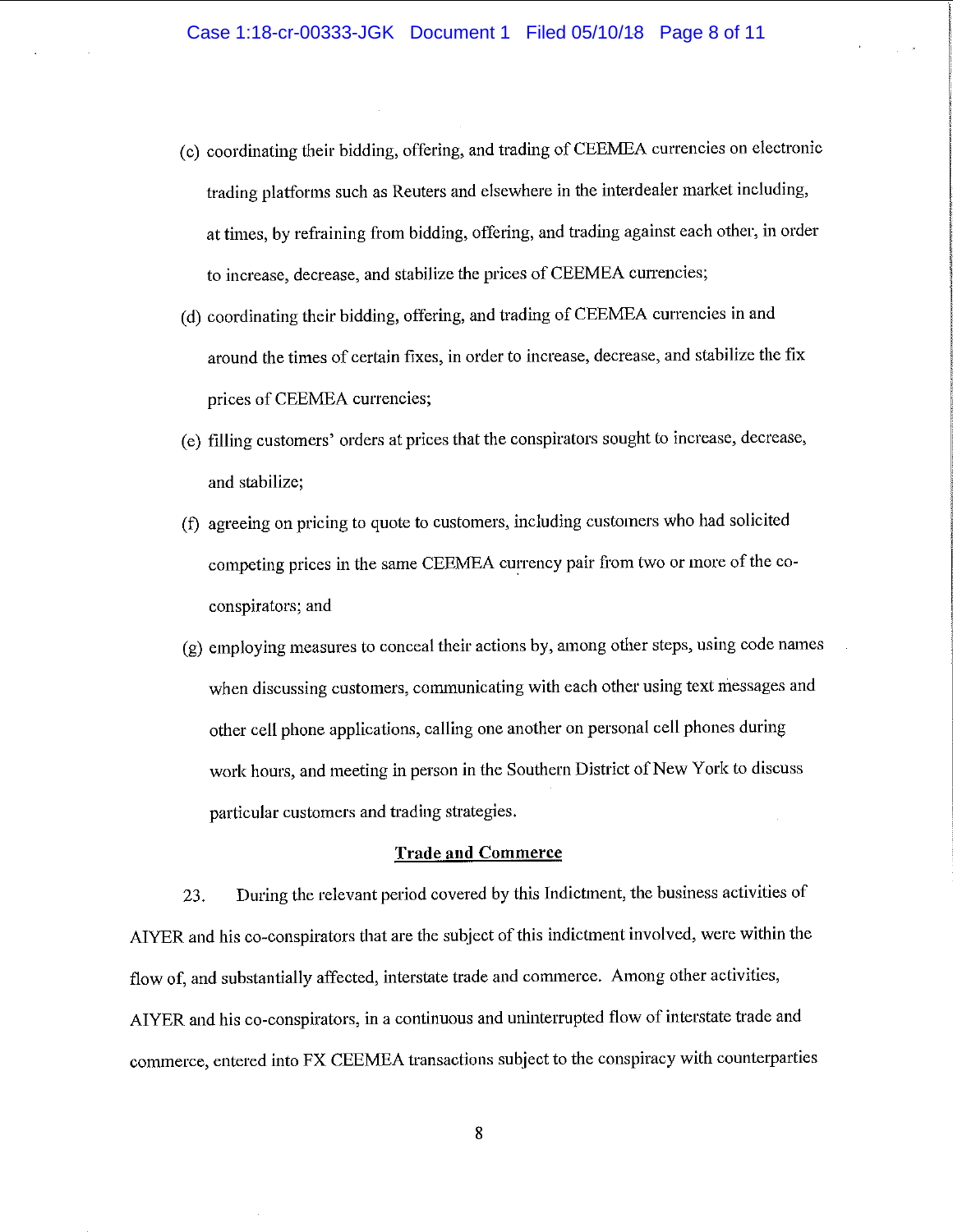located in different states, and caused the transfer of substantial sums of money across state lines in connection with those transactions.

# **ALL IN VIOLATION OF TITLE 1S, UNITED STATES CODE, SECTION 1 A TRUE BILL**



Dated:  $\frac{5/10}{2018}$